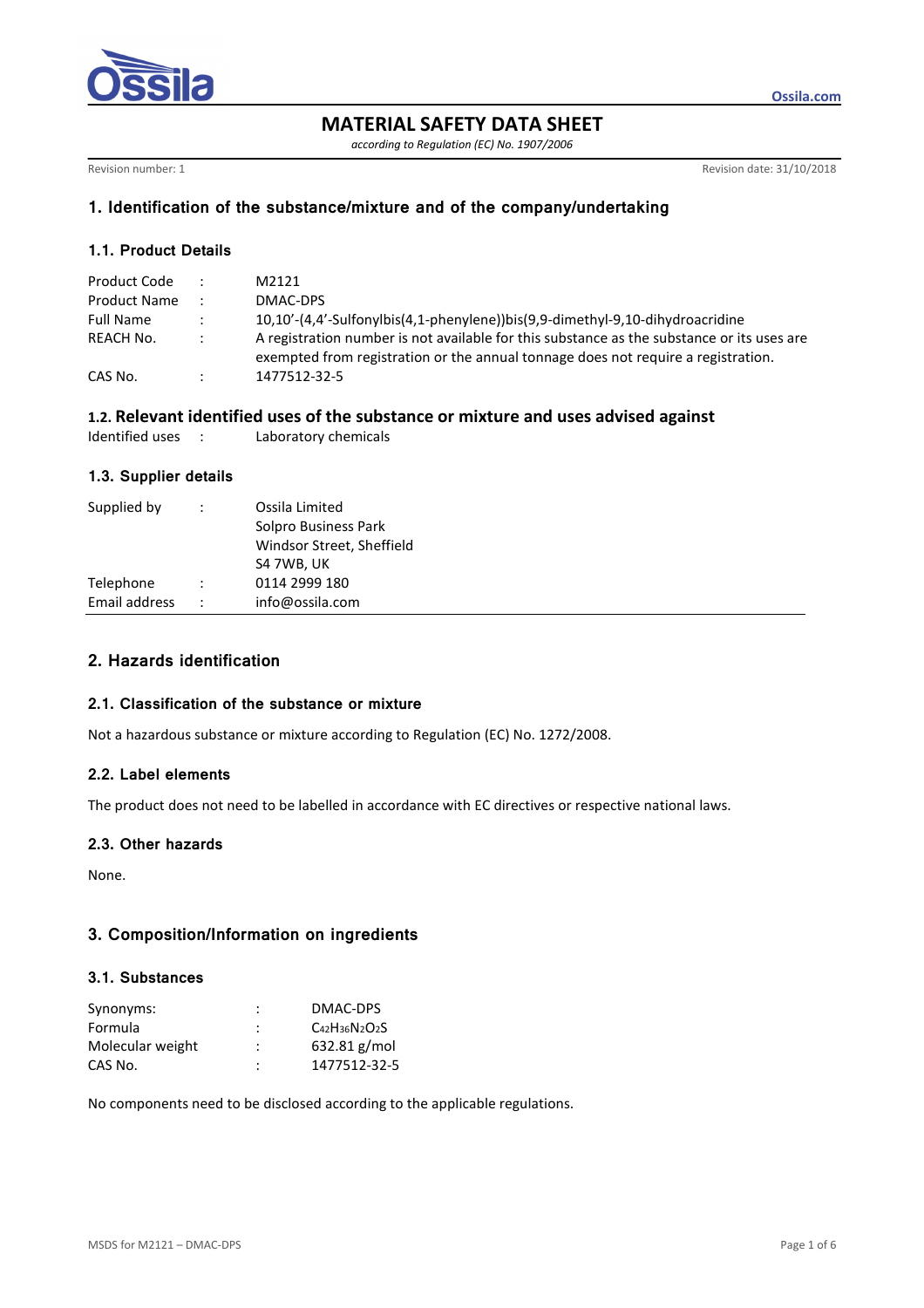## **4. First aid measures**

#### **4.1. Description of first aid measures**

#### **After Inhalation**

Remove person to fresh air. If not breathing, give person artificial respiration.

#### **After skin contact**

Wash with soap and water.

**After eye contact**  Flush with copious amounts of water as a precaution.

**After Ingestion**  Rinse out mouth with water.

#### **4.2. Most important symptoms and effects, both acute and delayed**

The most important known symptoms and effects are described in section 11.

#### **4.3. Indication of any immediate medical attention and special treatment needed**

No data available.

# **5. Fire fighting**

#### **5.1. Extinguishing media**

**Suitable extinguishing media**: Dry chemical, alcohol-resistant foam, carbon dioxide or water spray. Consult with local fire authorities before attempting large scale fire-fighting operations.

### **5.2. Special hazards arising from the substance of mixture**

**Hazardous combustion products:** Carbon oxides.

#### **5.3. Advice for firefighters**

Wear a self-contained breathing apparatus if necessary. During a fire, irritating and highly toxic gases and vapours may be generated by thermal decomposition.

## **6. Accidental release measures**

#### **6.1. Personal precautions, protective equipment and emergency procedures**

Wear personal protective equipment (section 8). Avoid dust formation. Ensure room is well ventilated.

#### **6.2. Environmental precautions**

Do not let product enter drains.

#### **6.3. Containment and cleaning**

Contain and clean up spill if safe to do so using an electrically protected vacuum cleaner or by wet-brushing. Dispose of dry waste in closed container for proper disposal according to local regulations.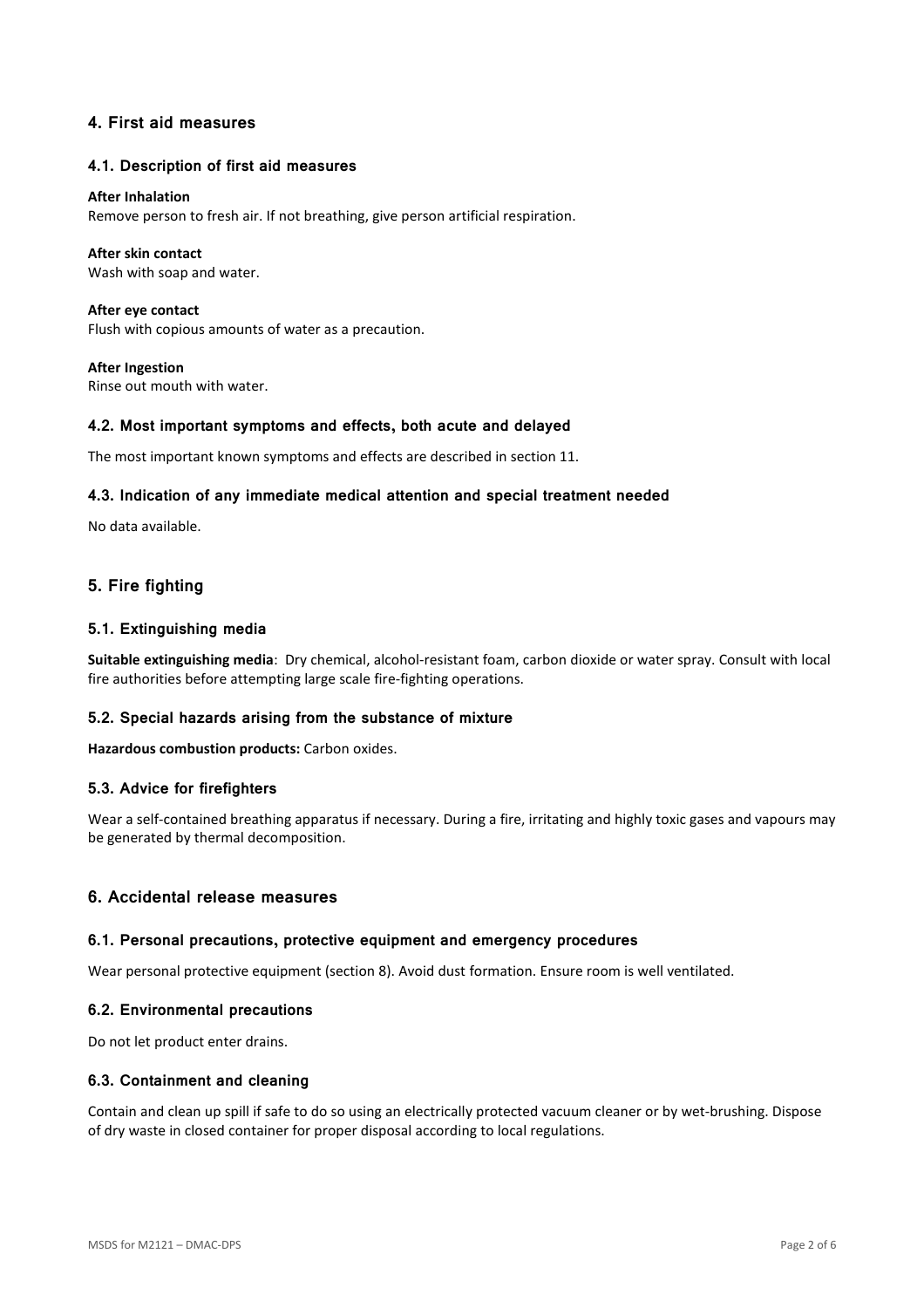# **7. Handling and storage**

## **7.1. Precautions for safe handling**

Avoid formation of dust and aerosols. Provide exhaust ventilation in places where dust is formed.

#### **7.2. Conditions for safe storage, including any incompatibilities**

Store in a cool, dry and well-ventilated place inside of a tightly sealed container. Reseal containers that have been opened and keep upright to prevent leakage.

**Quality-related information:** Product may be moisture sensitive.

#### **7.3. Specific end uses**

Use in laboratories.

### **8. Exposure controls / Personal protection**

### **8.1. Control parameters**

#### **Components with workplace control parameters**

Contains no substances with occupational exposure limit values.

#### **Biological occupational exposure limits**

This product does not contain any hazardous materials with biological limits.

### **8.2. Exposure controls**

#### **Engineering measures**

Handle in accordance with good industrial engineering/laboratory practices for hygiene and safety. Ensure eyewash stations and safety showers are close to the laboratory workstation. Ensure good general ventilation is present when handling the product.

### **Personal protective equipment**

**Eyes:** Wear safety glasses with side-shields conforming to appropriate government standards such as NOISH (US) or EN166 (EU).

**Skin**: Handle with appropriate gloves and use proper glove removal technique to avoid skin contact. Dispose of gloves in accordance with applicable laws. Wash and dry hands.

The selected protective gloves must satisfy the specifications of EU Directive 89/686/EEC and the standard EN 374 derived from it.

**Clothing:** Wear complete suit protecting against chemicals; the type of equipment should be appropriate for the concentration and amount of dangerous substance used.

**Respirators:** Where protection from nuisance dusts is needed, use type N95 (US) or type P1 (EN 143) dust masks or those approved under appropriate government standards such as NIOSH (US) or CEN (EU).

### **General hygiene measures**

Wash thoroughly after handling. Wash contaminated clothing before reuse.

# **9. Physical and chemical properties**

### **9.1. Information on basic physical and chemical properties**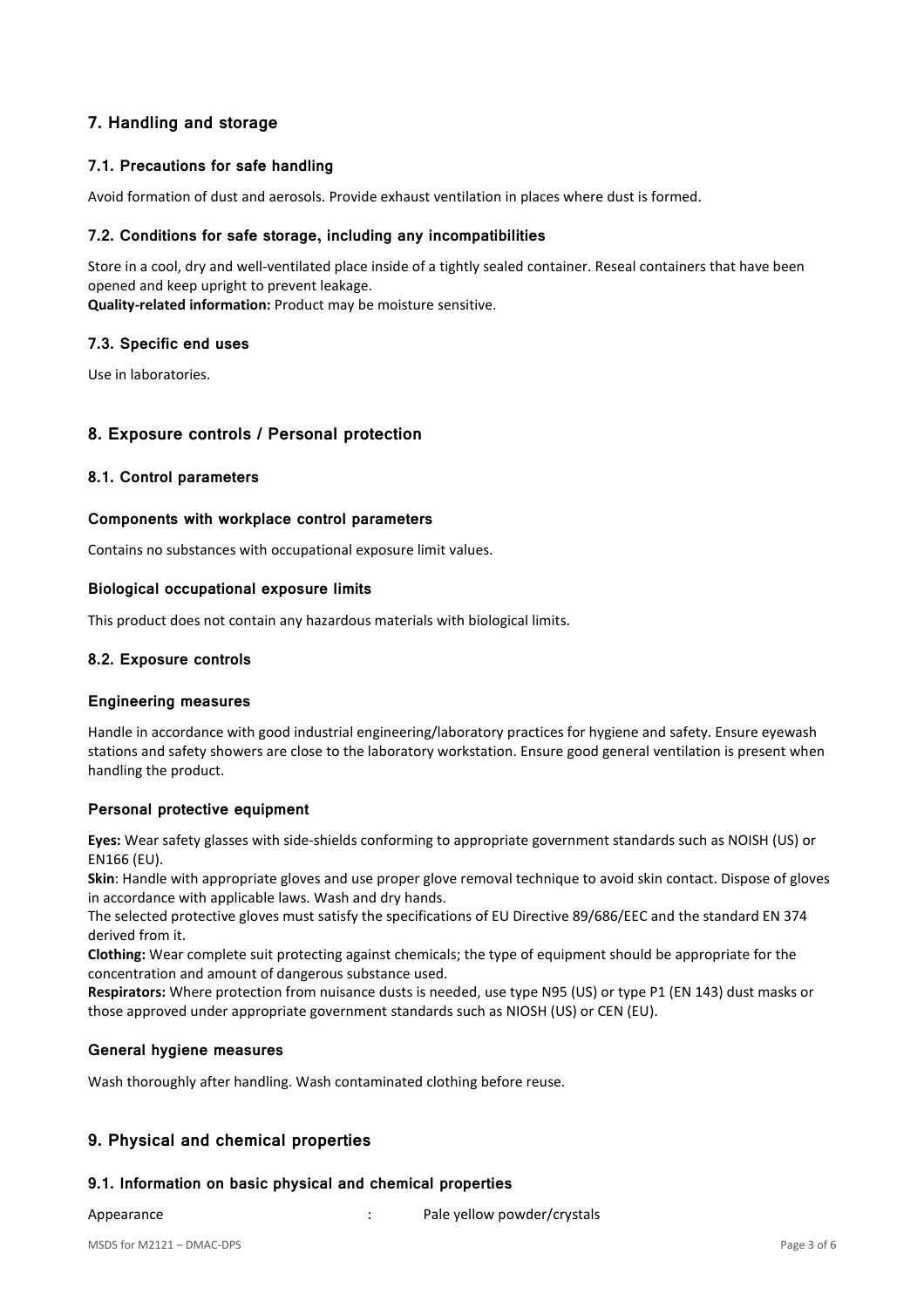| Odour                                          | No data available                                  |
|------------------------------------------------|----------------------------------------------------|
| Odour threshold                                | No data available                                  |
| рH                                             | No data available                                  |
| Melting/freezing point                         | >250 °C (gravitational analysis, 0.5% weight loss) |
| Boiling point/range                            | No data available                                  |
| Flash point                                    | No data available                                  |
| Evaporation rate                               | No data available                                  |
| Flammability                                   | No data available                                  |
| <b>Explosive limits</b>                        | No data available                                  |
| Vapour pressure                                | No data available                                  |
| Vapour density                                 | No data available                                  |
| Relative density                               | No data available                                  |
| Solubility(ies)                                | No data available                                  |
| Partition coefficient: <i>n</i> -octanol/water | No data available                                  |
| Autoignition temperature                       | No data available                                  |
| Decomposition temperature                      | No data available                                  |
| Viscosity                                      | No data available                                  |
| Explosive properties                           | No data available                                  |
| Oxidising properties                           | No data available                                  |

## **9.2. Other safety information**

No data available.

# **10. Stability and reactivity**

#### **10.1 Reactivity**

No data available.

# **10.2. Chemical stability**

Stable under normal temperatures and pressures under recommended storage conditions.

### **10.3. Possibility of hazardous reactions**

No data available.

# **10.4. Conditions to avoid**

No data available.

### **10.5. Incompatible materials**

Strong oxidising agents.

### **10.6. Hazardous decomposition products**

No known hazardous decomposition products.

# **11. Toxicological information**

## **11.1. Information on toxicological effects**

**Acute toxicity**  No data available. **Skin corrosion/irritation**  No data available.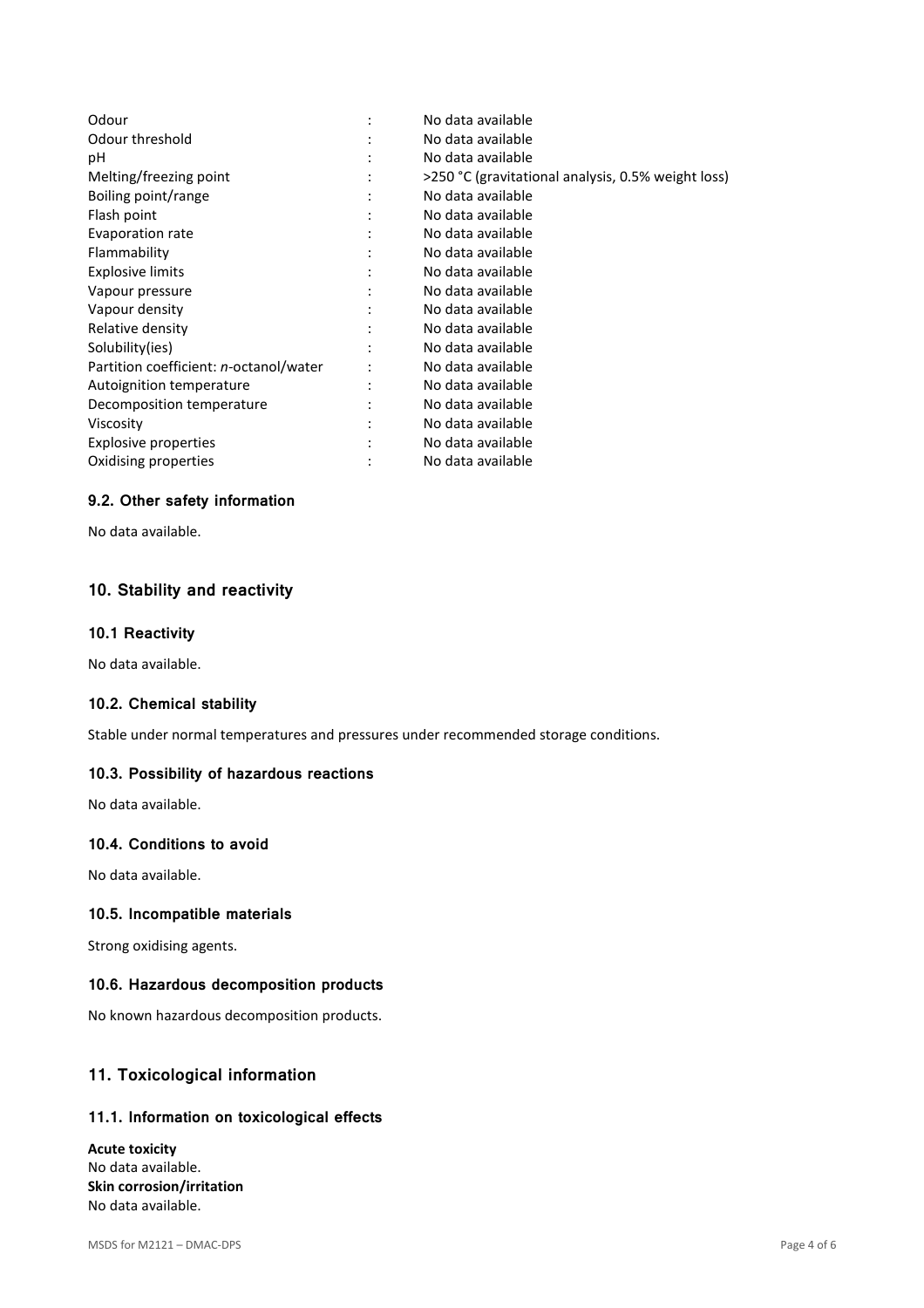**Serious eye damage/eye irritation**  No data available. **Respiratory or skin sensitization**  No data available. **Germ cell mutagenicity**  No data available. **Carcinogenicity**  No data available. **Reproductive toxicity**  No data available. **Specific target organ toxicity - single exposure**  No data available. **Specific target organ toxicity - repeated exposure**  No data available. **Aspiration hazard**  No data available. **Routes of exposure**  Eye contact, ingestion, inhalation, skin contact. **Signs and Symptoms of Exposure**  No data available.

To the best of our knowledge, the chemical, physical, and toxicological properties have not been thoroughly investigated.

# **12. Ecological information**

### **12.1. Toxicity**

No data available.

### **12.2. Persistence and degradability**

No data available.

### **12.3. Bioaccumulative potential**

No data available.

### **12.4. Mobility in soil**

No data available.

### **12.5. Results of PBT and vPvB assessment**

PBT/vPvB assessment not available as chemical safety assessment not required/not conducted.

### **12.6. Other adverse effects**

No data available.

# **13. Disposal**

## **13.1. Waste treatment methods**

#### **Product**

Burn in a chemical incinerator equipped with an afterburner and scrubber. Observe all federal, state and local environmental regulations and directives on waste and hazardous waste. Offer surplus material to a licensed professional waste disposal professional.